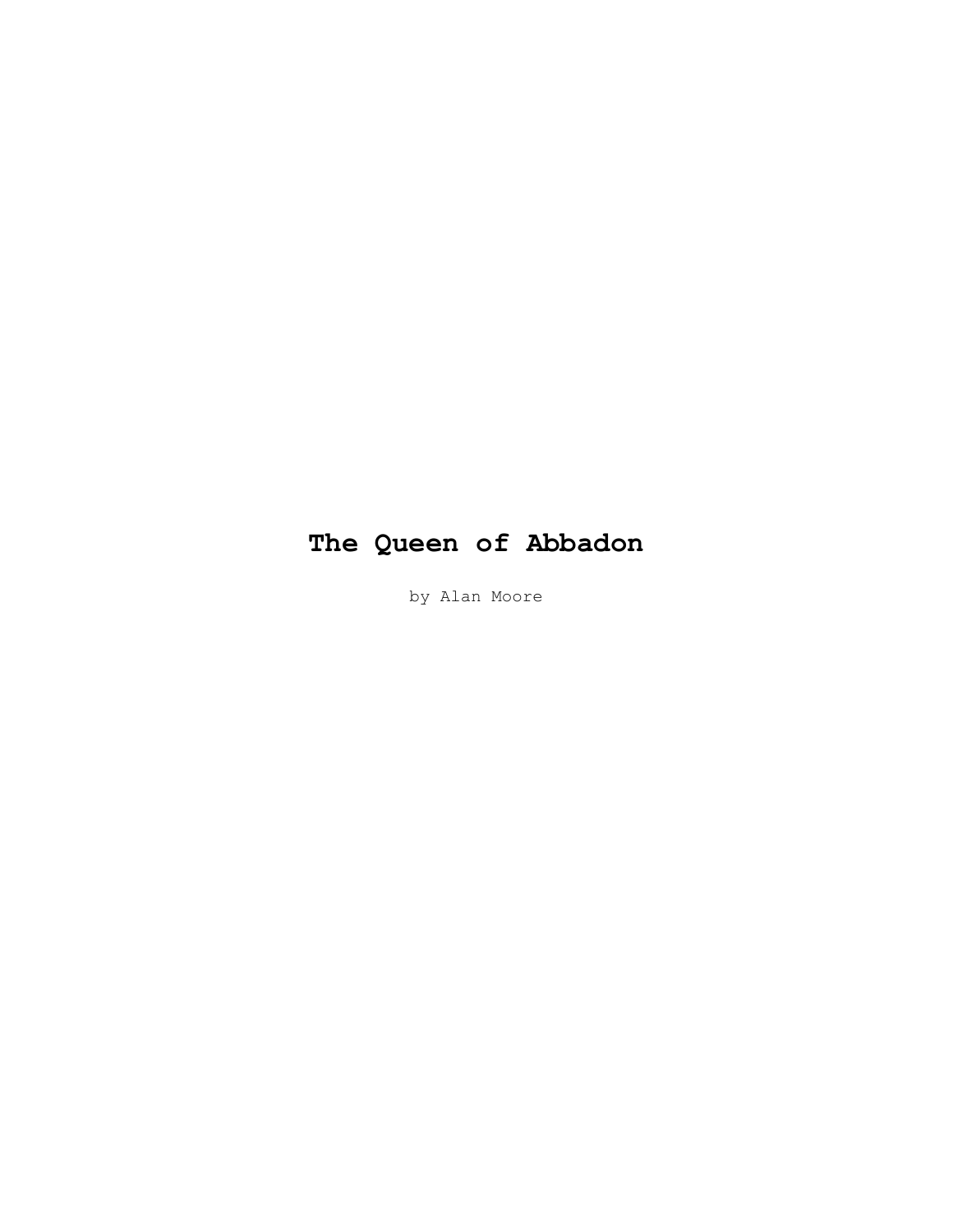FROM WHITE DISOLVE:

EXT. – THE BLACK NOTHING

Darkness.

Nothing.

There is only a symphony of faint WHISPERS of SORROW, of SUFFERING. Somewhere in the darkness nearby, a man WHIMPERS. We hear rocks COLLAPSE. His SCREAMS fall away. At random, SNARLING dogs rush past our ears. BARKING, GROWLING. There is a monotonous chorus of angry, hateful VOICES coming from various directions. They SNEER and CHANT. The chant wanes and grows and repeats continuously like a staggered chorus of row, row, row your boat.

> REPEATING CHORUS (VOICE OVER) Suck-nibble-swallow. Gobble-chew-consume. Gimme, gimme more. Ooze-wallop-suckle. Take it! Get it! Mine.

Above the chaos, MARA's soothing voice seems to come from different directions, as if she is everywhere at once.

MARA

Darkness. The absence of light? Or an amalgam of every visible color thrust upon your iris all at once?

Sporadic, disconnected images flash randomly in the darkness like a broken strobe light: a wrecked car, a clock, smeared mascara, kids swinging, coffee, knife slicing through meat, a bandaid, a Christmas tree.

> MARA (CONT) Calm your imagination!

More images flash at irregular speed: an apple, a subway car, a school ruler smacked against a child's open palms, ants under the hot spot of a magnifying glass, a Cobra spitting, striking, a bathtub overflowing, a rotting carcass on the side of the road. Finally, there is a long image of people watching a film in a dark theater. The blue light of a horror flick dances in their eyes.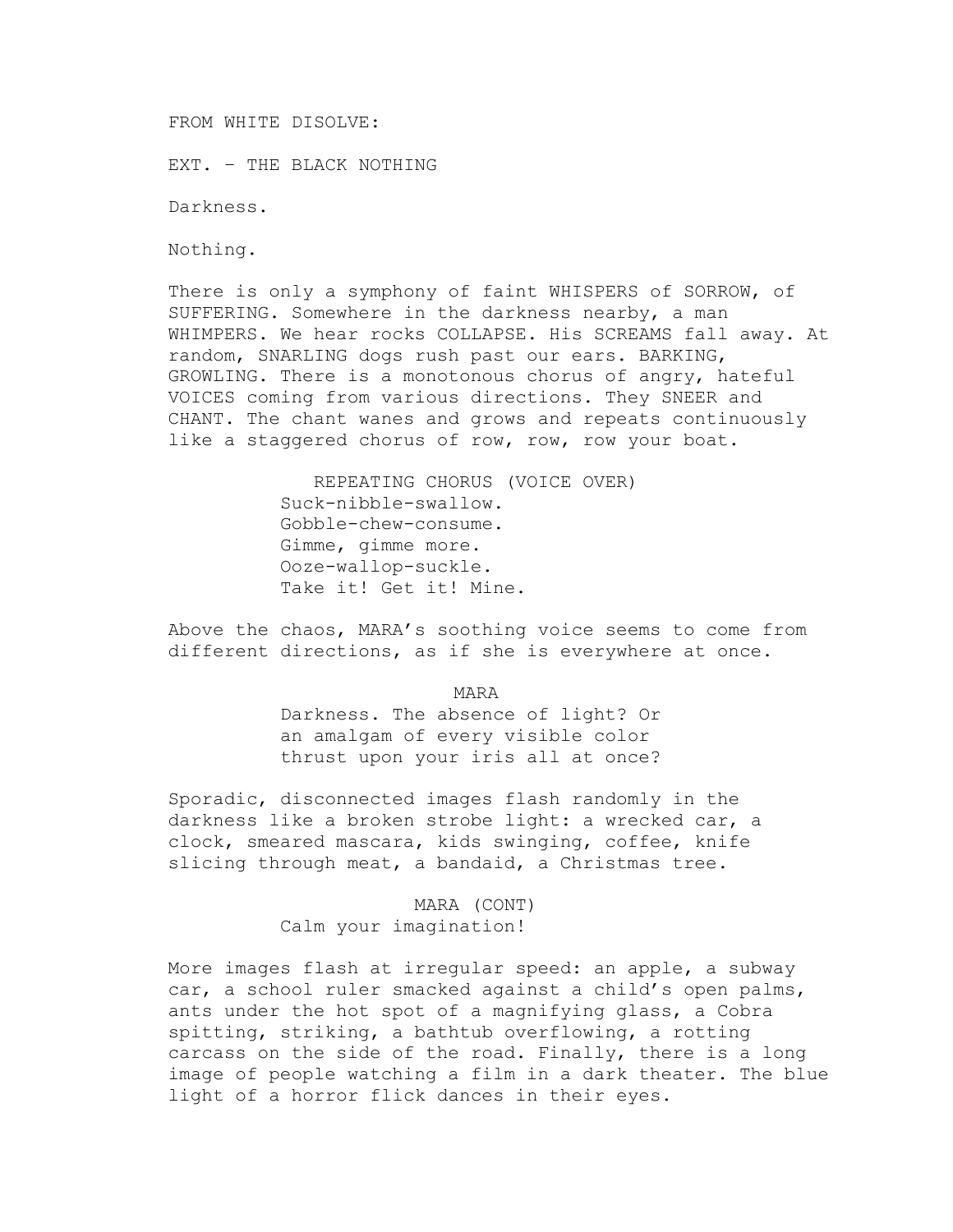## MARA (CONT)

Nothing's real. Be calm. The voices chant. The images crescendo and then...dissipate into quiet darkness again.

## MARA (CONT)

Concentrate your belief that you might see me and know me. Wicked be gone! Peace be still.

Boisterous THUNDER. Amid a FURY of lightening, we see Mara in a series of flashes; the alluring smooth skin of her legs, the bottom of her jaw line and her neck thrust back in sexual surrender; her thick, kissable lips, her red painted toes, her perfectly-sculpted naked silhouette.

In another series: she is old, pitiful, sickly, her grandma-mouth spews vomit, the few teeth she has are yellow and crooked, her bony arms are wrinkled and age-spotted, her arthritic fingers are forever bent, she has a protruding spine and a hunchback, her hair is a wiry mess of white. Everything is lost to the black again.

> MARA (CONT.) Mind tricks. Be not deceived. See my face. Know me. Focus your belief that you might understand.

We see her in the distance. She is young, beautiful, and sensual. Her face is pure, glamorous. We are slowly zooming closer to her. She has lots of fiery red hair and eyes so blue they're almost gray. Closer still, until nothing but her face fills our view.

> MARA (CONT.) I am Mara. Listen to my tale of how I come to love and understand the necessity of evil.

Zooming even closer still, we are looking into just one of her eyes, creeping forward until her pupil fills the screen with black again.

> MARA (CONT.) Be not afraid. Your soul is neither yours to give, nor mine to take.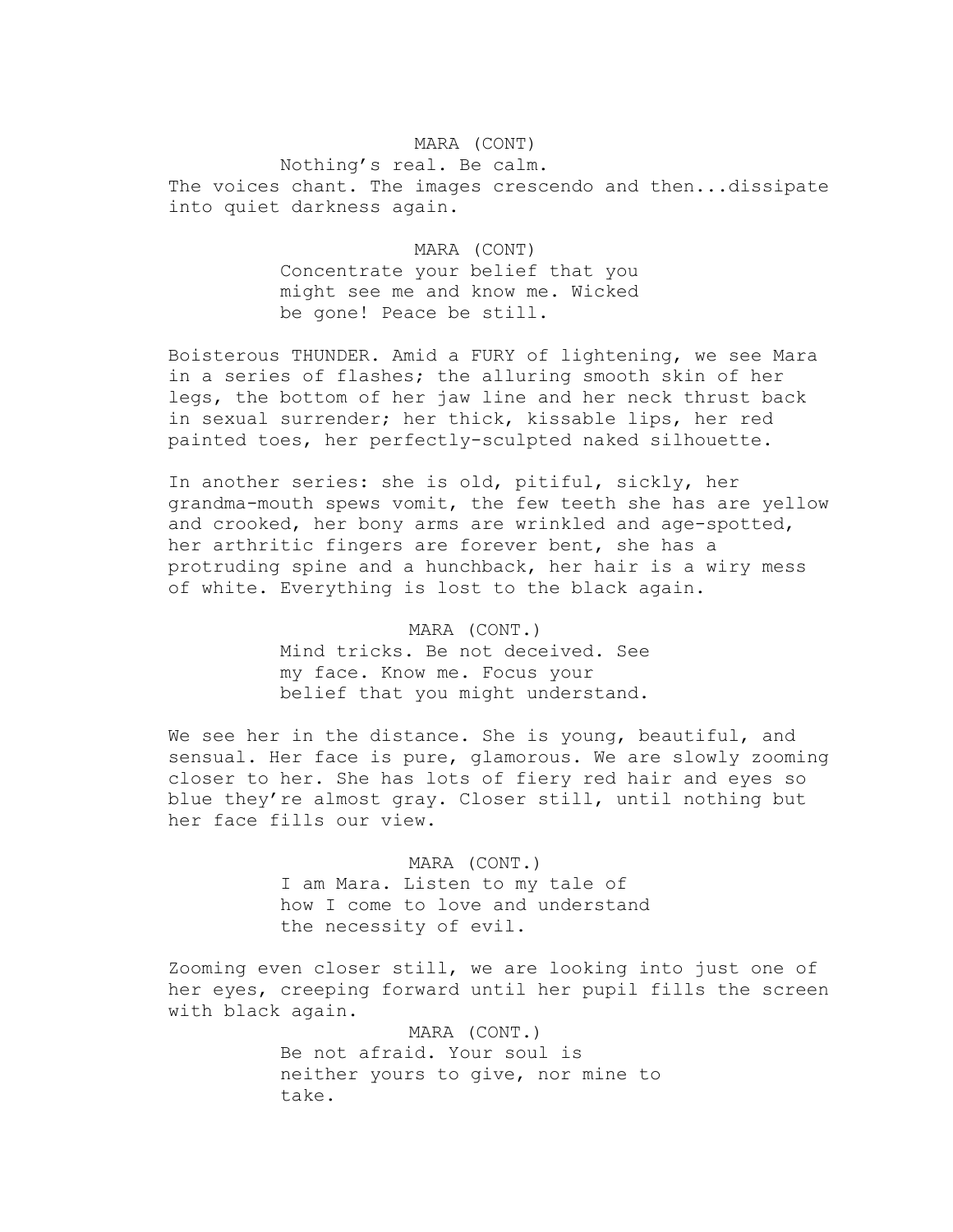The black transforms into brilliant white. As we pull back, we're looking directly into the sun. We are moving backward in a blue sky, watching the shrinking sun.

We go in reverse into a dark tunnel. Emerging from it on the other side, we see it was the enclosed part of a lowercase "e." As we move farther backward, the "e" is part of the word "evil." As things in front get smaller, the entire text is written in the sky:

LEGEND: "I form the light, and create darkness: I make peace, *and create evil*: I the Lord do all these things." Isaiah 45:7, The King James Bible

EXT. -- An open field. Day.

We traverse backward across an expanse of tall grass and colorful sprays of wild flowers. It's a beautiful meadow of rolling hills and shades of green. Mara zips past, we see her backside as she sprints in the opposite direction. Then we see an enormous ugly tree, knotted and twisted, but it too is getting smaller in the distance.

We stop abruptly. The ugly tree is the only out-of-place protrusion on the wide-open horizon. Suddenly we accelerate forward to the tree. Beyond it, Mara is far ahead of us but we're moving faster and closing on her. Within a few feet of her, we slow to move at her pace. She stops, breathing heavy. She turns to look back toward the tree. We see it in her eyes that something's wrong in paradise.

Mara collapses. She wails, moans and curses. Despite the speed and distance travelled, she has journeyed no more than 20 feet from the ugly tree.

> MARA What is this? Why have you forsaken me? I call your name and...nothing. Fine. Silence speaks volumes.

Atop the ugly tree, NAHOR, a trollish, hateful creature clings to a tree limb watching. Perched on a limb slightly higher is DAMARIS, a bony and unclean child.

DAMARIS

Help me. Please.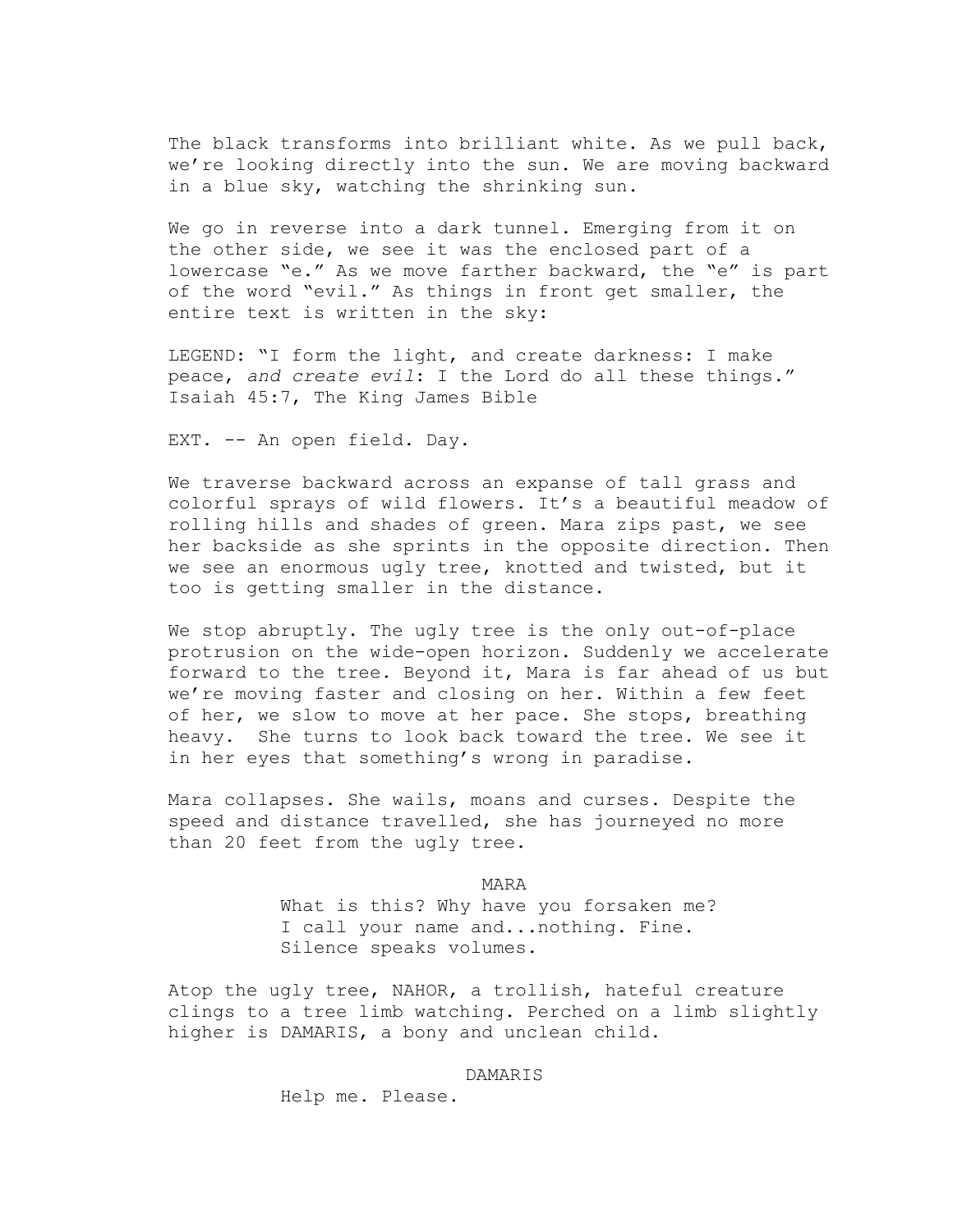Damaris begins to climb down, but Nahor's long fingernails claw bloody marks down his back. Damaris screams. NAHOR (to Damaris) Useless waste. Stupid, stupid. Clearly your existence is a mistake.

Mara retreats, low-crawling through the grass. Nahor dismounts the tree and approaches cautiously.

> NAHOR (CONT) (to Mara) For whom do you cry out? ...Why plead if he does not listen? ...Does he not hear the agony? I hear you well...

Nahor creeps toward Mara's hiding place. He extends his greenish-black hand to help her up. The grotesque hand is old and sticky.

> NAHOR (CONT) Why do you snivel so?

Are my words so strange? Or...do you withhold *your* voice from me? Come out.

MARA

Leave me!

#### NAHOR

Ah. Beauty speaks.

MARA

I thought I was alone.

NAHOR

There is only one like you, so yes you are. I am Nahor and the repugnant one is Damaris.

He gestures toward Damaris, who is maybe six or seven years old. The shirtless boy is filthy and bruised, his pants are tattered. He is severely malnourished.

## MARA

Is this Hell?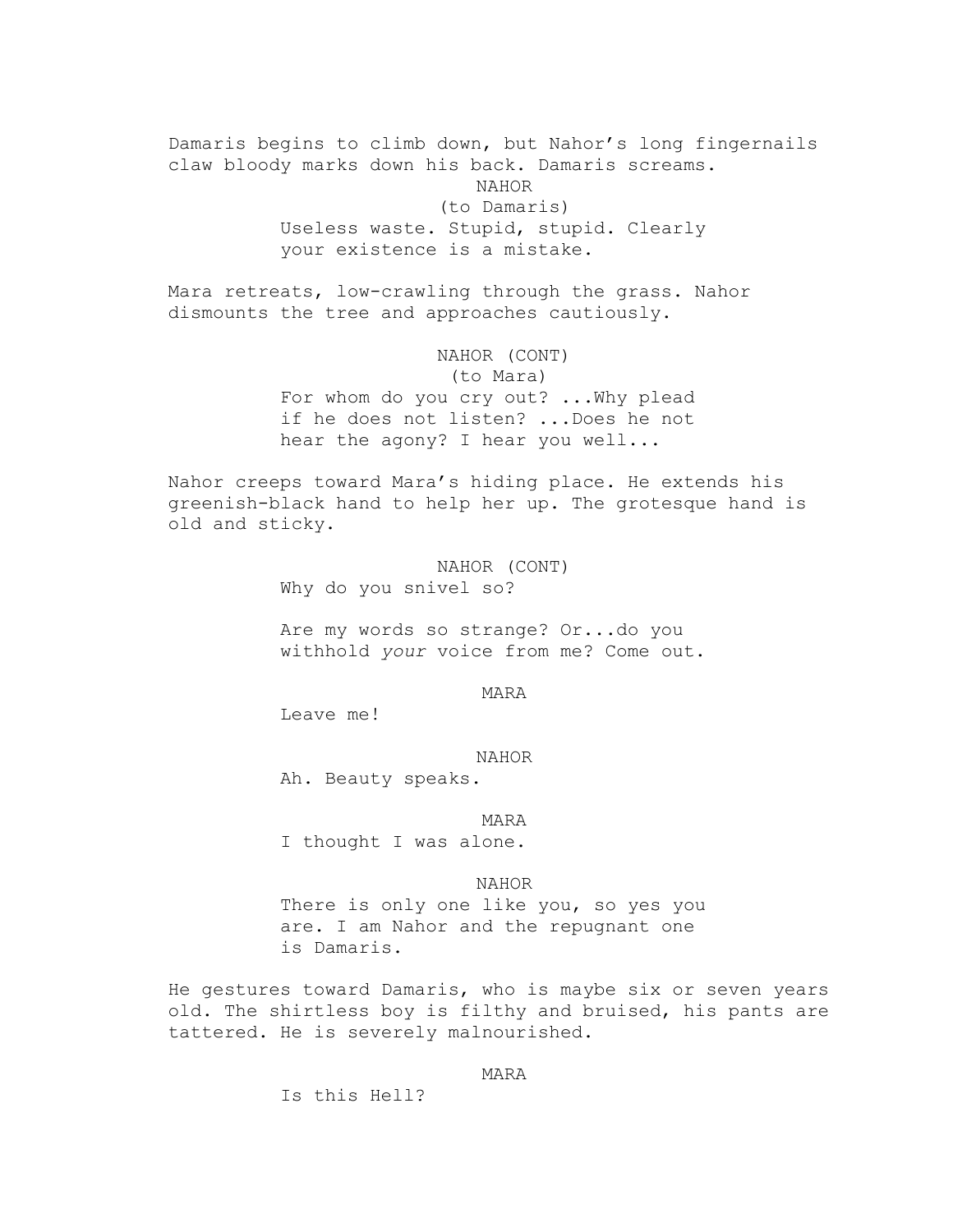NAHOR

Is it hot or cold?

MARA

Neither.

NAHOR

Well, there you are.

MARA Then what? What is this?

NAHOR

It is as you wish.

MARA

Foolishness!

NAHOR It is truth. Show her Damaris.

DAMARIS

No.

NAHOR Selfish pig. I shall turn you on a spit!

Damaris scurries behind the tree. Nahor chases him.

MARA There's nowhere to run. I run in all directions for nothing. Stop this.

Nahor stops and approaches Mara with a smug look.

NAHOR A proposal then? I wish to catch the child. And you?

MARA I wish to be unbound from that Godawful tree.

As Nahor considers this for a moment, Damaris hides in the tall grass behind the tree. Nahor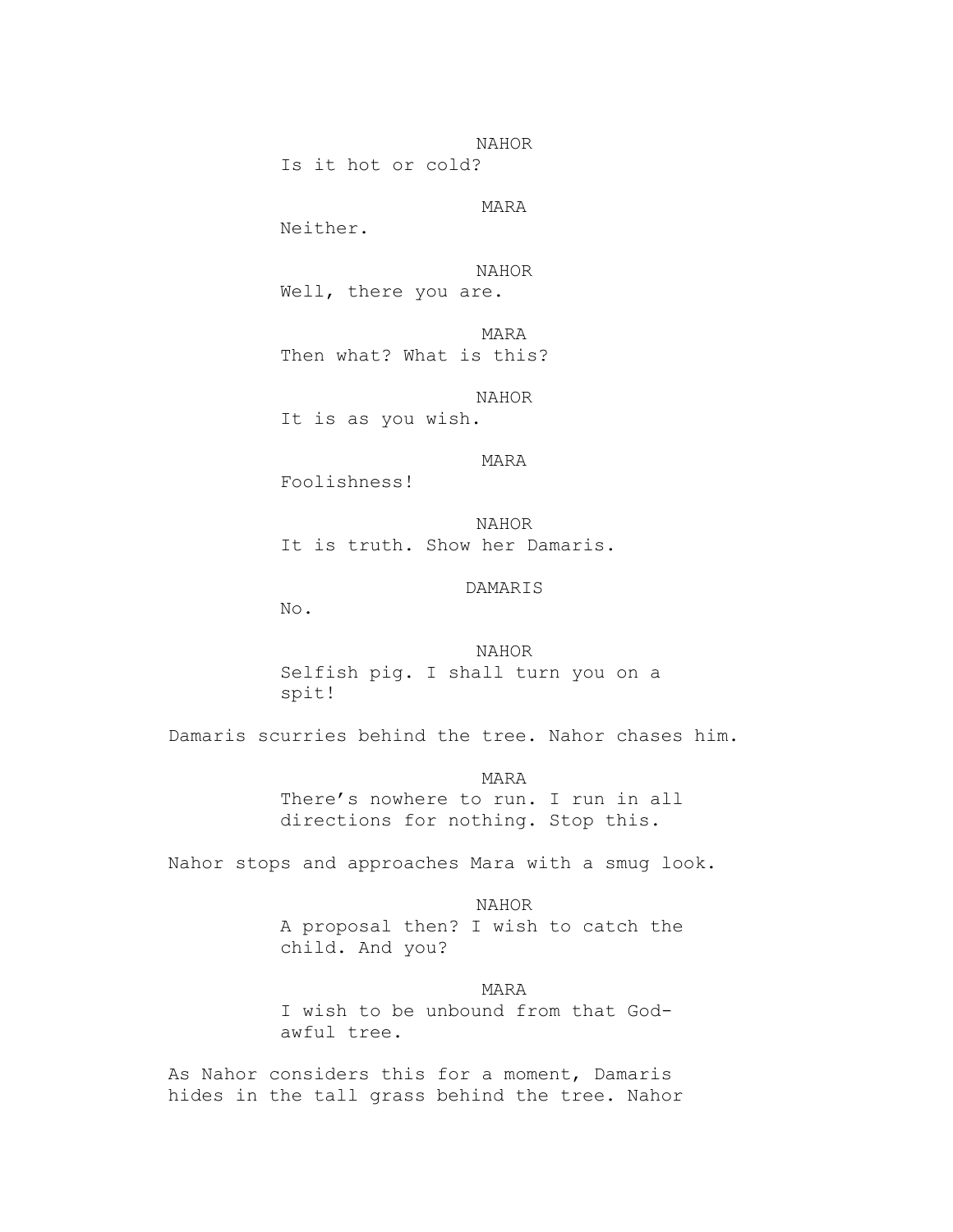looks to the top of the tree, then at the boy, then to back to Mara.

> NAHOR A solution then. Help me catch the child. And then we shall destroy the tree.

MARA Why do you want him?

NAHOR

I want so to whip him badly. I'd destroy him if it were possible. You are fast and able, so you must help me.

Damaris screams and again scurries in horror.

MARA

I will not.

NAHOR Then I love the tree and so it stands!

Instantly, a baby is CRYING in pain. It is ceaseless crying. The sound is excruciating to Mara. She covers her ears. Neither Nahor nor Damaris seem affected by it. Damaris is making faces and taunting Nahor.

> MARA What is this? A baby? Here?

NAHOR There is nothing, but what you see.

MARA

You don't hear that?

NAHOR

I choose not to listen.

The cries of the baby are coming from the left, Mara runs toward it, but then the sound comes from another direction. She reroutes and runs toward it, but sound shifts again.

> MARA This isn't right. Something's wrong.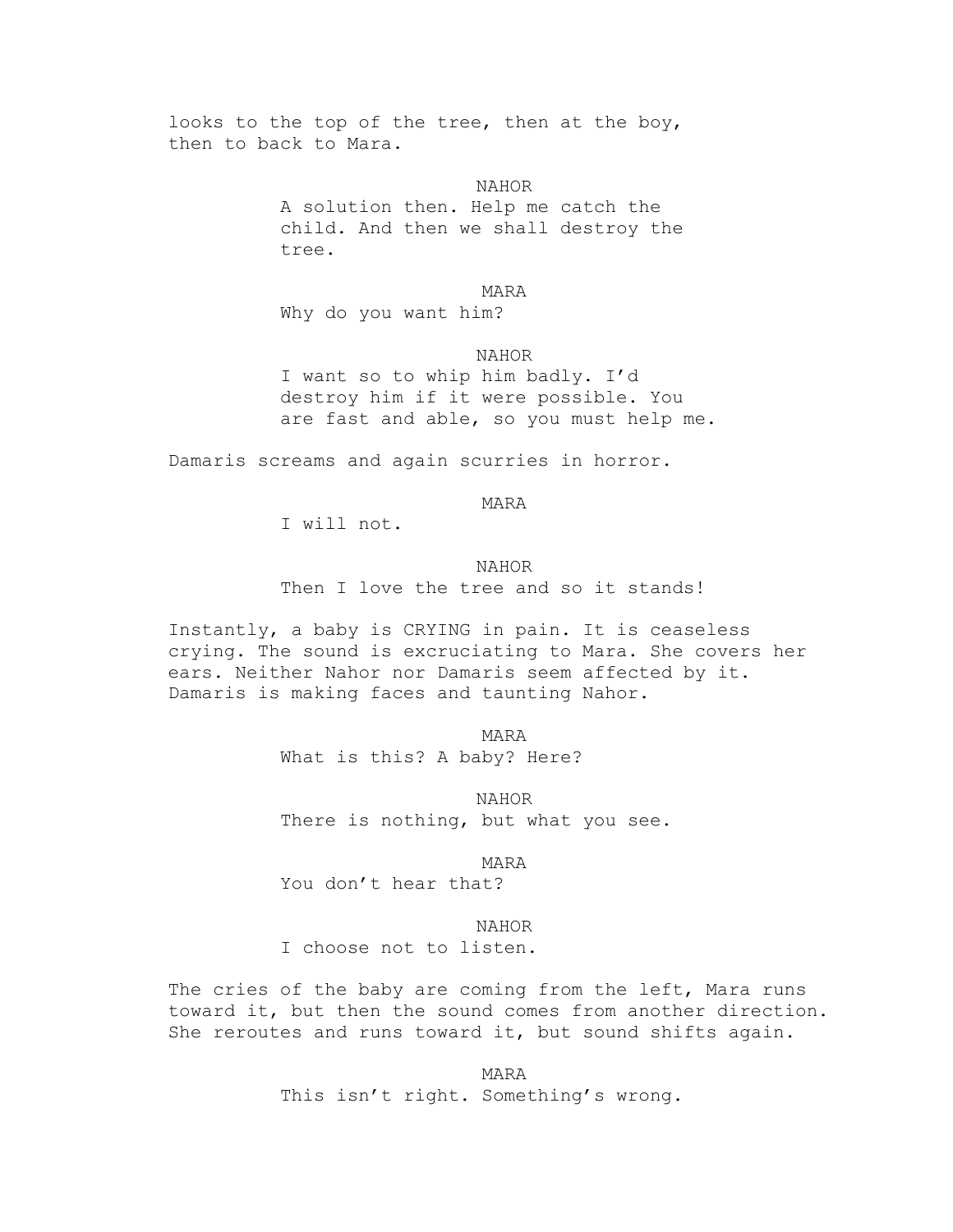NAHOR

Yes. You failed to follow through on your wish and the balance has shifted.

MARA Damaris? You hear it? This child cries horribly? It must be hungry.

DAMARIS Babies are greedy and selfish.

NAHOR So true, Boy! There's hope for you yet.

MARA I must find this baby. He is hungry.

NAHOR Little gluttons ceaselessly want more, more, more.

## NAHOR & DAMARIS (In unison chant)

Mine! Mine! Gimme! Gimme! Mine!

They dance around the tree, celebrating the chaos and mocking Mara.

> NAHOR Why do you trouble over this? A product of lust and adultery!

## MARA

Help me!

## NAHOR

No. Never.

NAHOR & DAMARIS (In unison chant) Gobble! Gobble! Chew! Consume!

MARA Damaris? Don't you hear?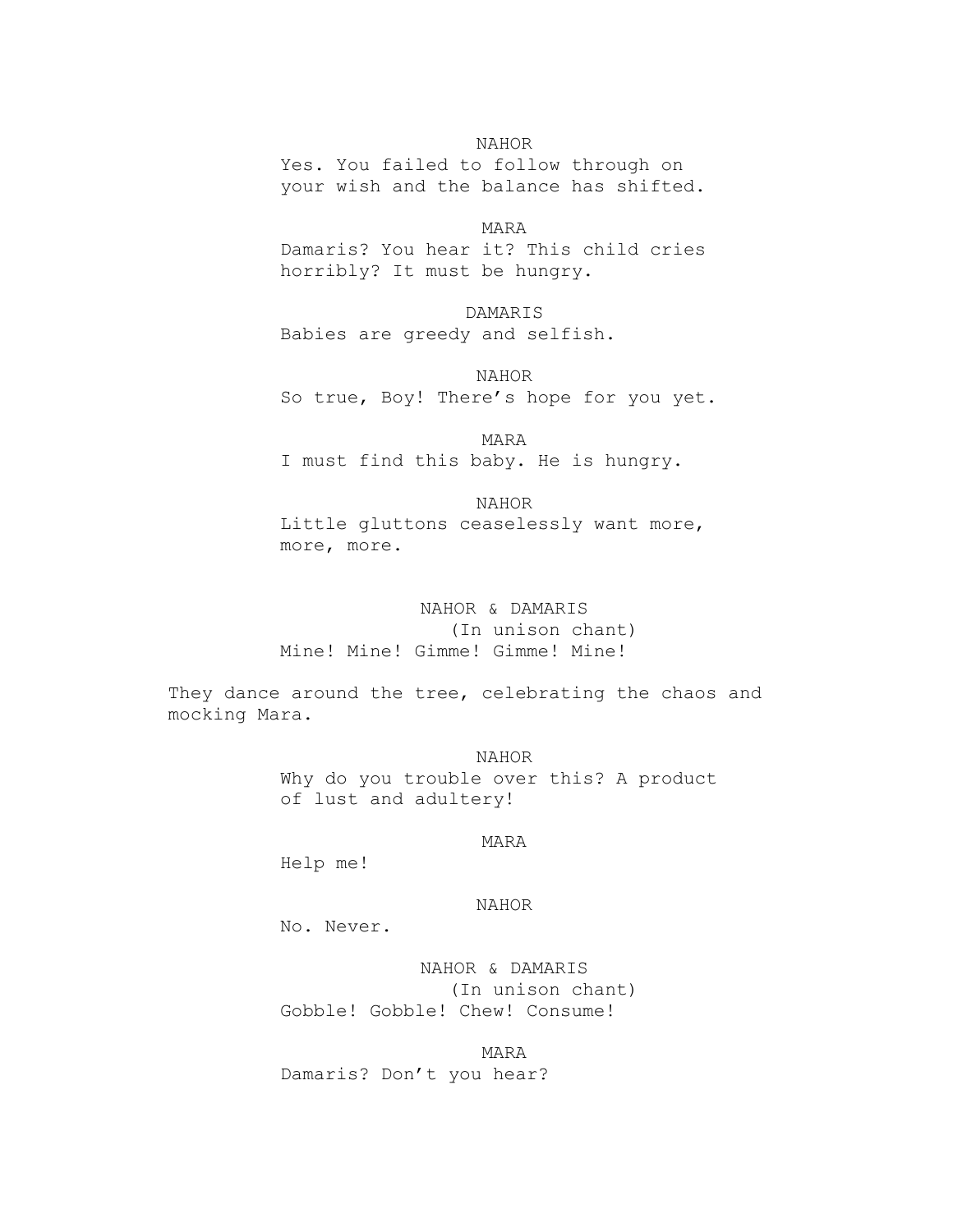Damaris shakes his head "no" and recoils from Mara as she reaches for his hand. Nahor, playing the pseudo-hero steps between Damaris and Mara as if he is defending the boy.

> MARA (CONT) (lashing out) How can you not hear it? Liars!

NAHOR I simply do NOT hear it. It does NOT exist.

MARA This baby needs comfort. Help me.

## DAMARIS

(dancing) Feed the ferocious beast. Gobble, chew, consume!

Pleased by this, Nahor applauds Damaris for the enthusiasm. Mara searches frantically. The cries continue.

MARA

(to Nahor) Why are you such an adversary?

#### NAHOR

(taunting) Such red hot anger. Such ill-temper. I like you this way.

#### MARA

You can help me.

#### NAHOR

YOU did this! YOU can fix it, but you must wish it to be so.

Damaris hears this and immediately becomes distraught. His pleas meld with the crying baby.

## DAMARIS

No! Don't wish it!

Nahor grabs the boy by his arms. Damaris, struggles, screams, but he can't get away.